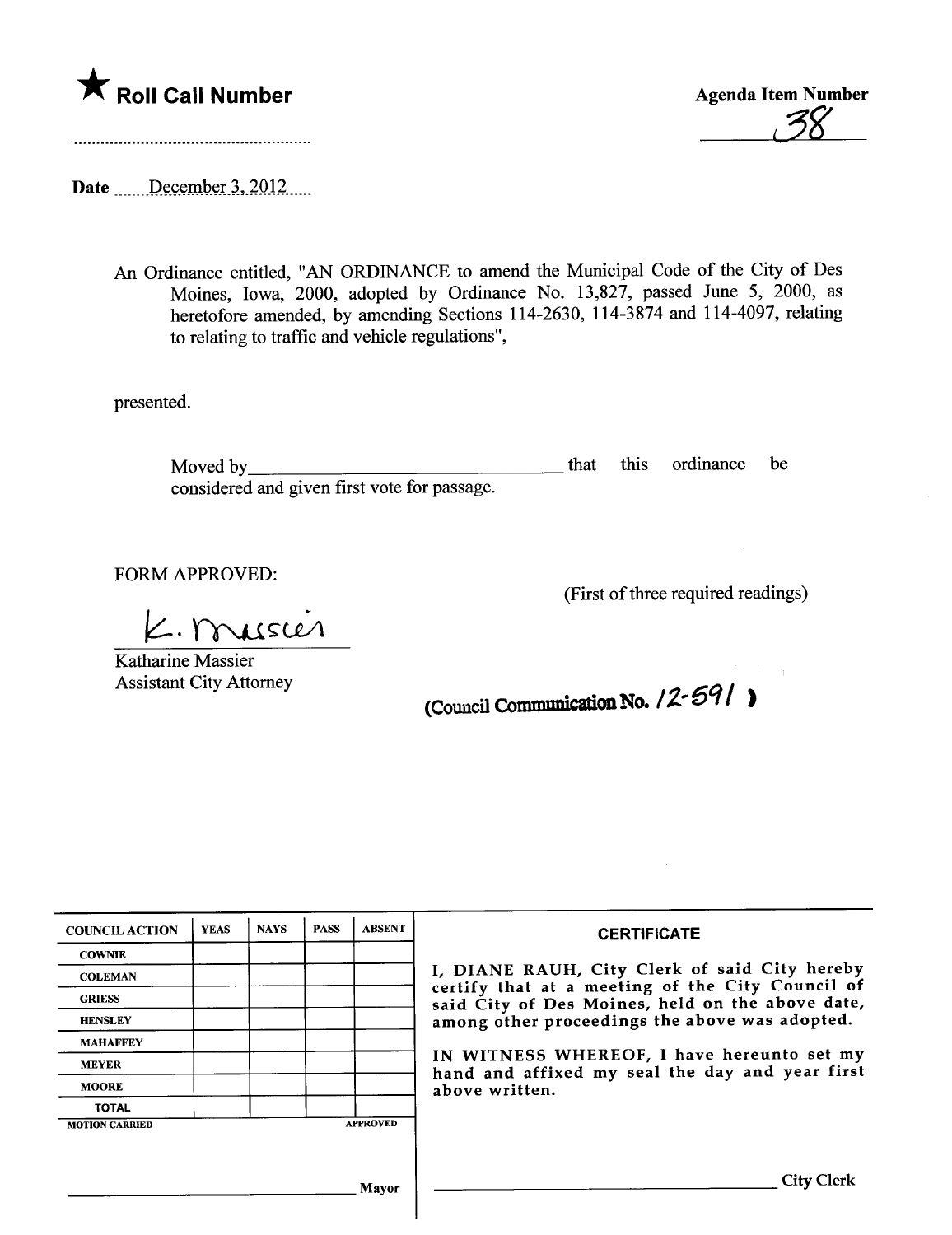~

AN ORDINANCE to amend the Municipal Code of the City of Des Moines, Iowa, 2000, adopted by Ordinance No. 13,827, passed June 5, 2000, as heretofore amended, by amending Sections 114-2630, 114-3874 and 114-4097, relating to relating to traffic and vehicle regulations.

Be It Ordained by the City Council of the City of Des Moines, Iowa:

Section 1. That the Municipal Code of the City of Des Moines,

Iowa, 2000, adopted by Ordinance No. 13,827, passed June 5, 2000,

as heretofore amended, is hereby amended by amending Sections 114-

2630, 114-3874 and 114-4097 relating to traffic and vehicle

regulations, as follows:

#### Sec. 114-2630. Fifth Avenue--Walnut Street to Locust Street.

Fifth Avenue, southbound, on the east side, (southbound median)  $L$  from Walnut Street to Locust Street, no parking 7:00 a.m. to 9:00 a.m. and 4:00 p.m. to 6:00 p.m.

Fifth Avenue, on the east side, (southbound - median), from Walnut Street to a point ten feet north thereof, no parking any time.

Fifth Avenue, on the east side, (southbound - median), from Locust Street to a point fifteen feet south thereof, no parkinq any time.

Fifth Avenue, on the west east side, (southbound - median), from a point- $\frac{130}{95}$  feet north of Walnut Street to a point- $\frac{25}{100}$ feet north thereof, commercial loading zone,  $-8:00$  3:00 a.m. to  $\overline{6:00}$ 4:00 p.m. No stoppinq or standinq 7:00 a.m. to 9:00 a.m. or 4:00 p.m. to 6:00 p.m.

 $\overline{Fifth}$  Avenue, on the west side, (southbound), from a point  $\overline{155}$ 140 feet north of Walnut Street to a point 85 90 feet north thereof, no parking any time.

Fifth Avenue, on the east side, (northbound), from Walnut Street to a point 125 feet north thereof, loading zone, 8:00 a.m. to 6:00 p.m. No stoppinq 6:00 p.m. to 8:00 a.m.

Fifth Avenue, on the east side, (northbound), from a point 125 feet north of Walnut Street to Locust Street, no parking any time. Fifth Avenue, on the west side (northbound - median), from Walnut Street to Locust Street, no parkinq any time.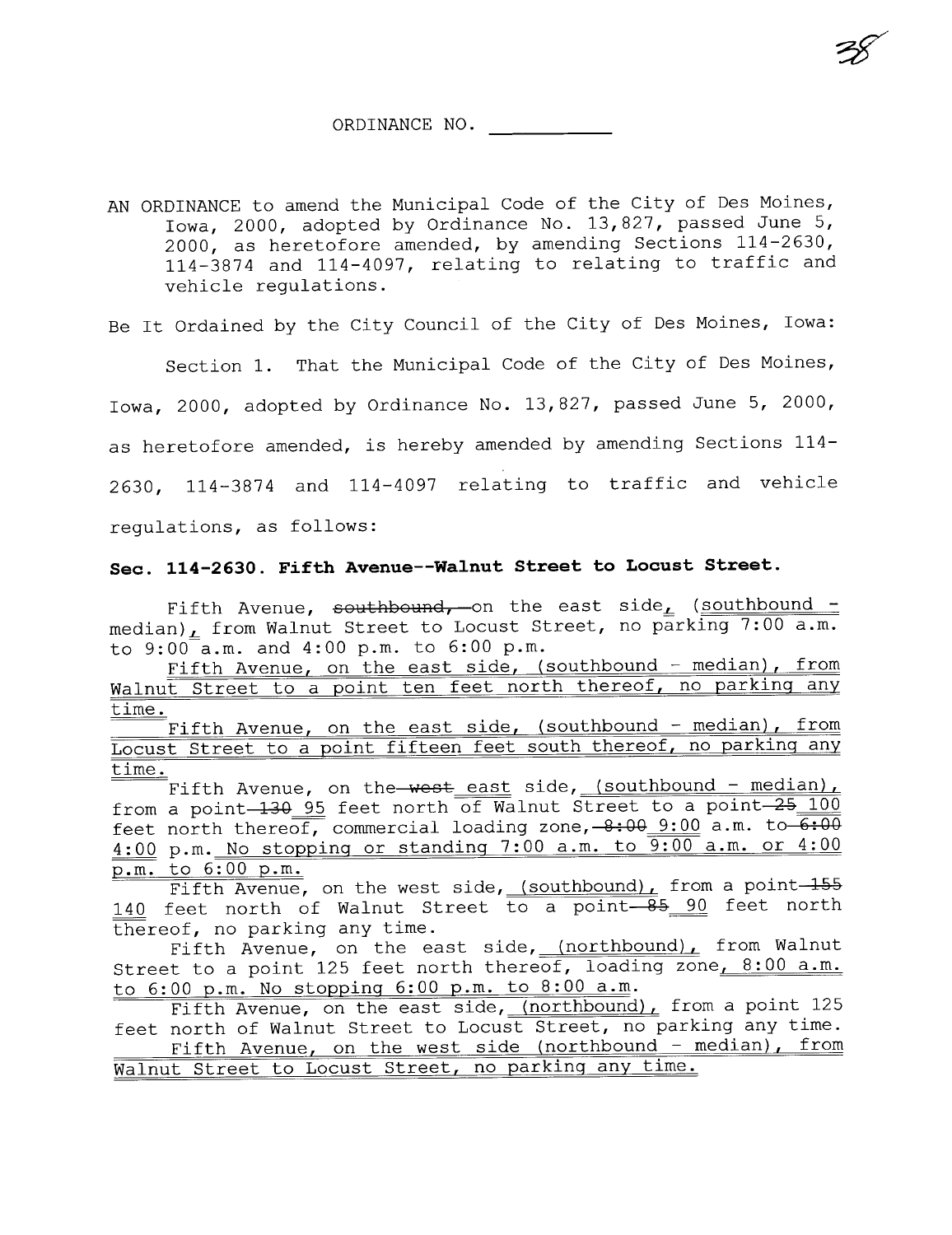# Jg

### Sec. 114-3874. Fifth Avenue--Walnut street to Locust Street.

Fifth Avenue, on the west side, (southbound), from a point  $30$ feet north of Walnut Street to a point  $-130$  110 feet north thereof, two-hour meters, 8:00 a.m. to 6:00 p.m.

Fifth Avenue, on the west side, (southbound), from a point-240 230 feet north of Walnut Street to a point 30 feet south of Locust Street, two-hour meters, 8:00 a.m. to 6:00 p.m.

Fifth Avenue, on the east side, (southbound - median), from a point 10 feet north of Walnut Street to a point 85 feet north thereof, two-hour meters, 9:00 a.m. to 4:00 p.m.

Fifth Avenue, on the east side, (southbound - median), from a point 195 feet north of Walnut Street to a point 15 feet south of Locust Street, two-hour meters, 9:00 a.m. to 4:00 p.m.

#### Sec. 114-4097. East Grand Avenue--Des Moines River Bridge to East Fourth Street.

East Grand Avenue, on the south side, from Des Moines River Bridge to a point 45 feet west of Robert D Ray Drive, two-hour

meters, 8:00 a.m. to 6:00 p.m.<br>East Grand Avenue, on the south side, from a point 45 feet west of Robert D. Ray Drive to a point 55 feet west thereof, parking meters-EG-001 and EG-003 EG-007a and EG-007b, two-hour meters, 8:00 a.m. to 6:00 p.m., are designated handicapped parking spaces and are subject to the same prohibition as is found in subsection 114-616(a) of this chapter.

East Grand Avenue, on the north side, from East Fourth Street to a point 135 feet west thereof, two-hour meters, 9: 00 a.m. to 6:00 p.m.

East Grand Avenue, on the south side, from a point 20 feet east of East Second Street to a point 62 feet west of East Fourth Street, four-hour meters, 8:00 a.m. to 6:00 p.m.

Section 2. This ordinance shall be in full force and effect

from and after its passage and publication as provided by law.

FORM APPROVED:

 $L$ . Macson

Katharine Massier Assistant City Attorney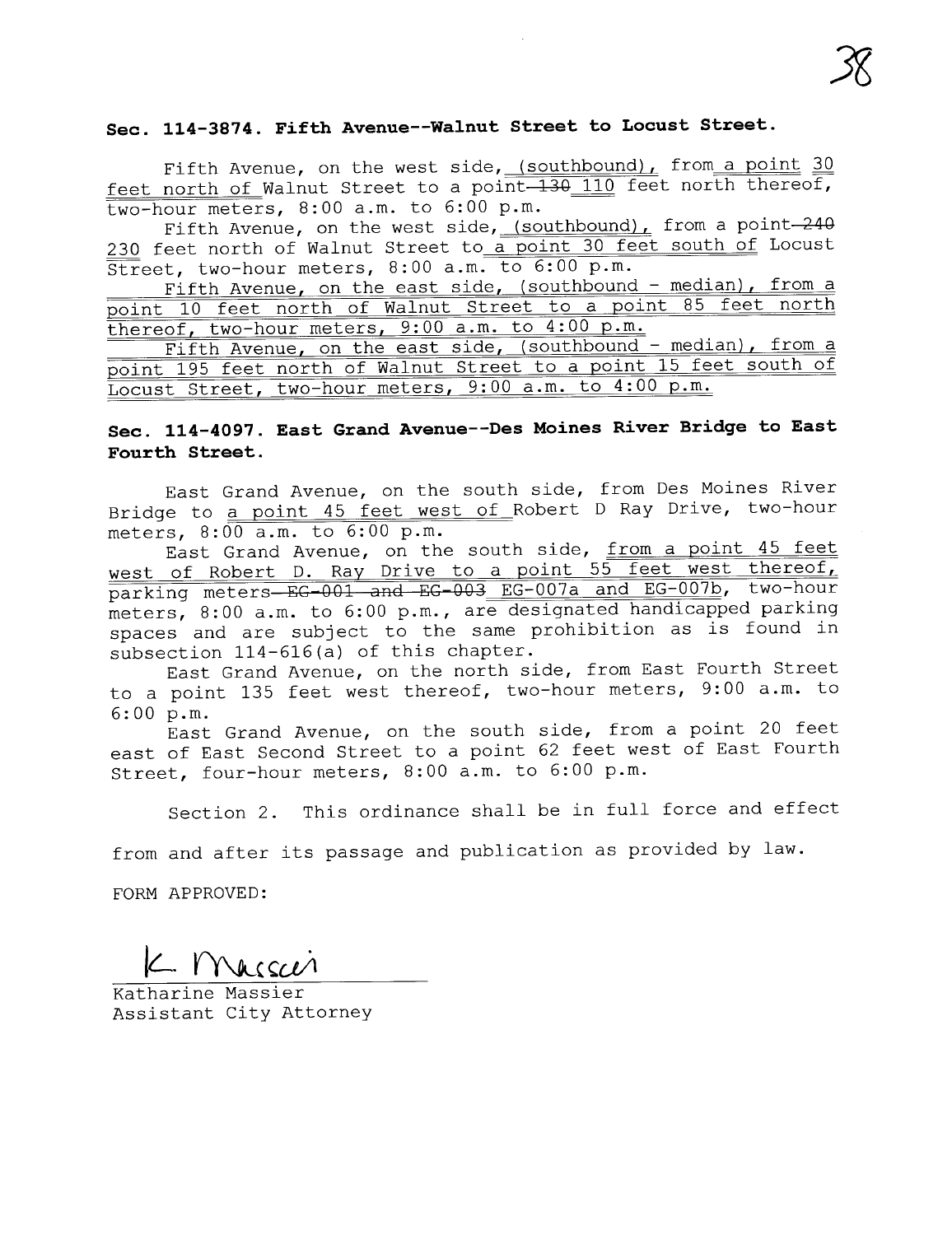AN ORDINANCE to amend the Municipal Code of the City of Des Moines, Iowa, 2000, adopted by Ordinance No. 13,827, passed June 5, 2000, as heretofore amended, by amending Chapter 114 Traffic & Vehicle Regulations as summarized below. The complete text of the ordinance is available in the City of Des Moines City Clerk's Office, 400 Robert D. Ray Drive, Des Moines, Iowa, or on the City of Des Moines' website at ww.dmgov.org.

## DES MOINES TRAFFIC REGULATION CHANGES

Amending Chapter 114 of the Municipal Code regarding traffic regulation changes as follows:

A. Parking Restriction Changes on Grand Avenue from Des Moines River Bridge to East Fourth Street.

B. Parking and Loading Zone Changes on 5th Avenue between Locust and Walnut Streets.

FORM APPROVED:

Katharine Massier, Assistant City Attorney

T.M. Franklin Cownie, Mayor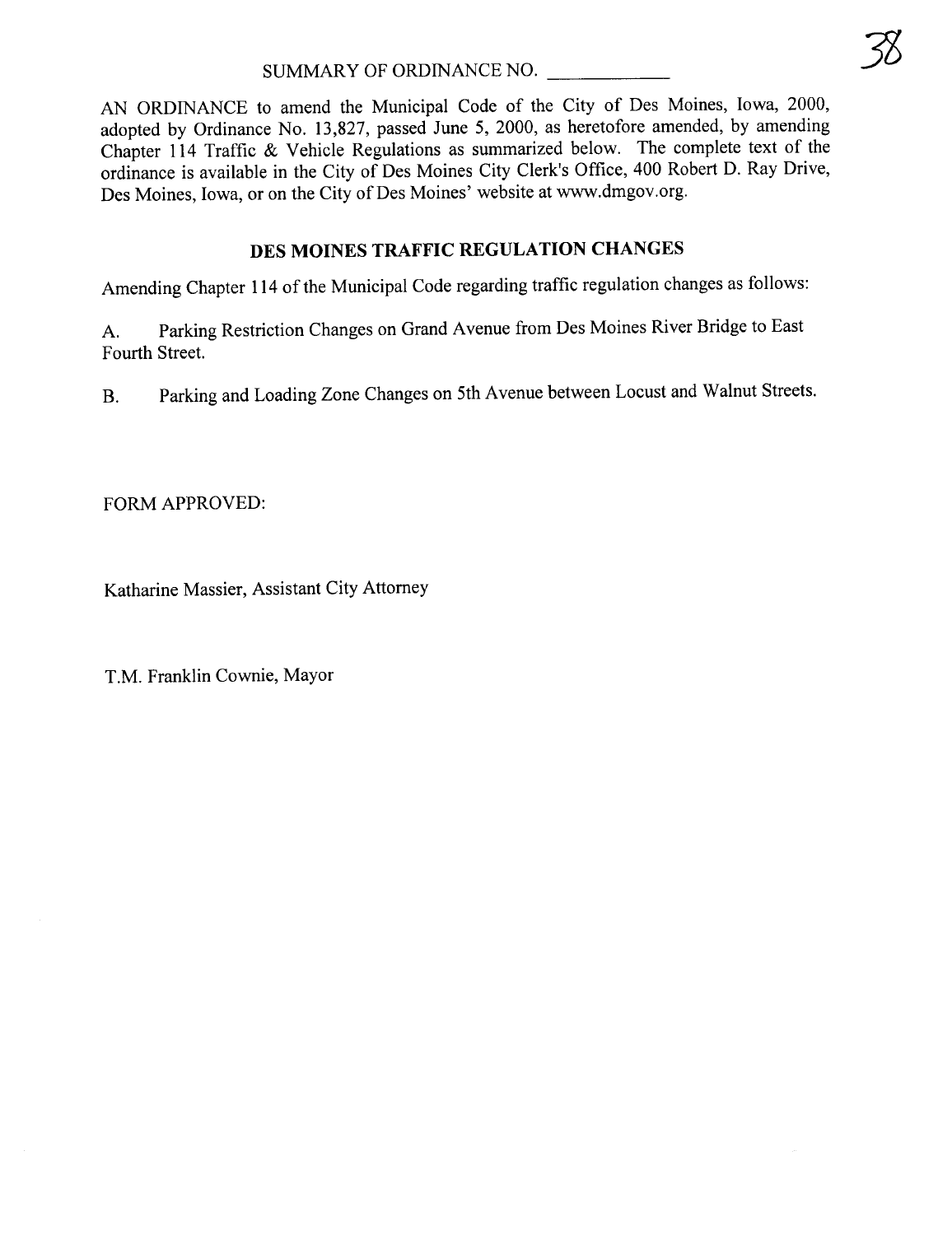